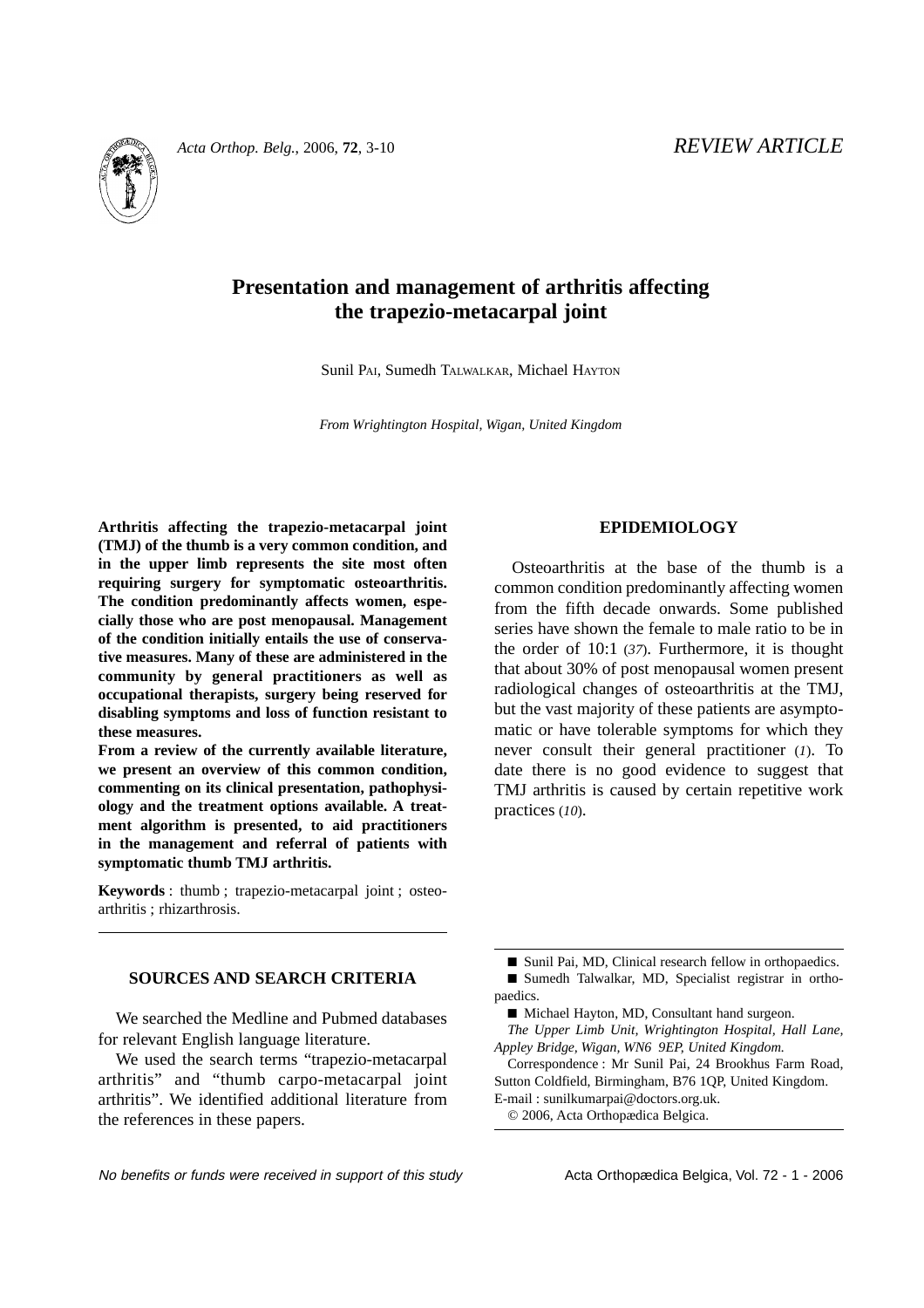#### **CLINICAL PRESENTATION**

Patients usually consult their general practitioners with a history of well localised pain at the base of the thumb. Aggravating manoeuvres include turning a key in a door, holding a tea cup, opening jars and sewing. This progresses to the dropping of objects from the symptomatic hand as the disease progresses. Patients may also complain of a decreased power grip, and stiffness at the base of the thumb. Although in both sexes the condition is usually due to primary osteoarthritis (*37*), a history of fractures involving the base of the thumb such as Bennett's fracture subluxation and the Rolando fracture should be sought. Another common first presentation of the condition may be continuing pain at the base of the thumb following relatively minor trauma, whereby a previously asymptomatic arthritic joint has been aggravated.

Clinical examination often reveals prominence and squaring off of the base of the thumb metacarpal. Degenerative changes at the TMJ typically produce an adduction-flexion deformity of the thumb metacarpal. The patients attempt to adapt to these changes by bringing their thumb out of the palm into a more functional position. In doing so, the thumb MCPJ joint is forced into hyperextension. Palpation of the TM joint line may produce pain. If the pain is well localised, and severe, it is not necessary to perform any further provocative tests, to avoid any further distress to the patient. However, in equivocal cases, the "grind test"  $-$  is performed by rotating the thumb metacarpal on the trapezium whist applying an axial load. Pain and crepitus indicate a positive test for TMJ arthritis. The "reverse grind test" involves relocating a subluxed joint and rotating the thumb. Movement of the thumb and wrist will further help to determine where pain at the base of a patient's thumb originates. With isolated TMJ arthritis, the patient will experience pain during the grind test, but not during wrist movements. With arthritis isolated to the Scapho-Trapezial-Trapezoid (STT) joint, pain is experienced with ulnar or radial deviation of the wrist, but not with the grind test. Patients with arthritis affecting both of these articulations complain of pain on both thumb and wrist movements.

A number of associated hand and wrist conditions may be associated with TMJ arthritis, and an active search for these conditions should be made during examination of the hand and wrist. TMJ arthritis as part of a picture of generalised primary osteoarthritis, and the marked synovial hypertrophy which accompanies this syndrome, may account for the associated high incidence of carpal tunnel syndrome and trigger finger in these patients.

In one series a 43% incidence of co-existent carpal tunnel syndrome was noted in patients undergoing surgery for TMJ arthritis (*13*).

The thumb adduction deformity referred to above is also believed to exert increased forces in the tendons of the first extensor compartment sometimes producing coexistent de Quervain's tenosynovitis. Finally, ganglia arising from the region of the degenerate TMJ may also be present.

# **ANATOMY, BIOMECHANICS & PATHOPHYSIOLOGY**

The TMJ is a complex saddle shaped, synovial joint. The trapezium also forms joints with the scaphoid, trapezoid and radial facet of the base of the index finger metacarpal.

Stability of the joint is dependent upon the actions of neighbouring tendons (especially the contribution from the abductor pollicis longus), the joint capsule and neighbouring ligaments. One ligament in particular – "the beak ligament" is of particular importance. This intracapsular ligament originates from the volar-ulnar corner of the trapezium and attaches to the volar beak of the base of the thumb metacarpal. Its strength allows it to act as the primary static stabiliser of the thumb, resisting dorsal translation of the thumb metacarpal during key pinch. It is believed that degenerative changes in the crucial beak ligament (*31, 32*), lead to a destabilisation of the thumb metacarpal, allowing abnormal movement in a dorso-palmar direction and abnormal shear forces to be generated at the articulation. Bony contribution to stability is very small in comparison to the deep seated ball and socket joint arrangement seen in the hip joint.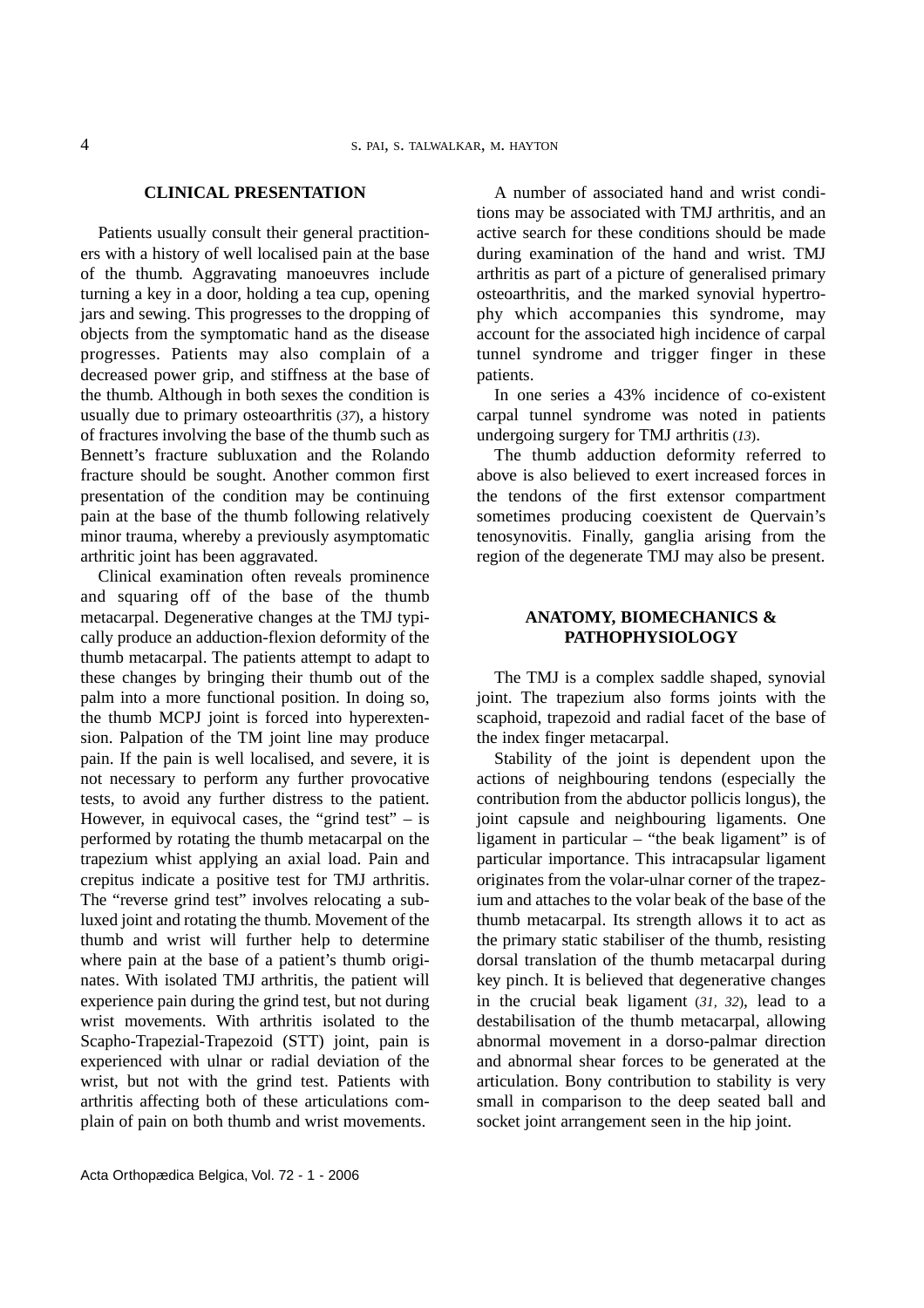| Table I. — Staging for osteoarthritis of the Trapezio- |  |
|--------------------------------------------------------|--|
| Metacarpal Joint (Eaton and Glickel) (12)              |  |

| Joint space narrowing with some subchondral      |
|--------------------------------------------------|
|                                                  |
| Complete loss of joint space, severe subchondral |
|                                                  |
|                                                  |
|                                                  |
|                                                  |
|                                                  |

The two sides of the saddle joint are very congruent which means the two surfaces are in close contact across the whole surface area. However if the joint subluxes or rotates, the two sides of the saddle become incongruent, leading to areas of point loading, excess pressure and eventual wearing away of the articular cartilage.

#### **RADIOGRAPHIC ASSESSMENT**

Eaton and Glickel's staging system (*12*) (which is based upon a true lateral view of the TMJ) is widely used to define the severity of disease (table I), which in turn guides the treatment regime used. Therapeutically, it is important to differentiate between patients with isolated STT arthritis and those with TM arthritis as this will affect surgical management (*10*).

Fig 1 shows an example of the radiographic findings in a patient with stage IV disease.

# **TREATMENT**

#### *Non operative treatment*

The initial treatment of all patients presenting with arthritis of the TM joint should be nonoperative (*3, 37*).

(*i*) *Non Steroidal Anti-Inflammatory Drugs* (*NSAID's*)



*Fig. 1.* — Radiograph of a patient with Eaton & Glickel Stage IV disease.

#### (*ii*) *Hand Therapy*

This has a role in maintaining the first web space and strengthening the thenar muscles. Therapists may also be able to provide advice on avoiding activities that may lead to thumb metacarpal adduction and possible subluxation of the joint.

#### *(iii) Splintage*

As heavy stresses are placed on the TM joint, particularly during pinching or grasping, splintage has been commonly used in the conservative management of TM arthritis.

Fig 2 shows an example of a splint that could be used for a patient with TMJ arthritis.

Swiggart *et al* (*34*) in a retrospective review of 114 patients (in whom 130 thumbs were affected by TMJ arthritis), found that 54% of patients with stage I and II disease and 61% of patients with stage III and IV disease, reported having prolonged relief of their symptoms at six month follow-up as a result of using splints that rested the TMJ.

Weiss *et al* (*39*) in a prospective analysis of splinting of the TMJ, found that splints appeared to reduce subluxation in patients with stage 1 & 2 disease ; however, they did not appear to increase pinch strength or affect pain levels associated with the performance of pinch strength measurements in these patients.

Overall, splinting is an effective conservative treatment to diminish but not completely eliminate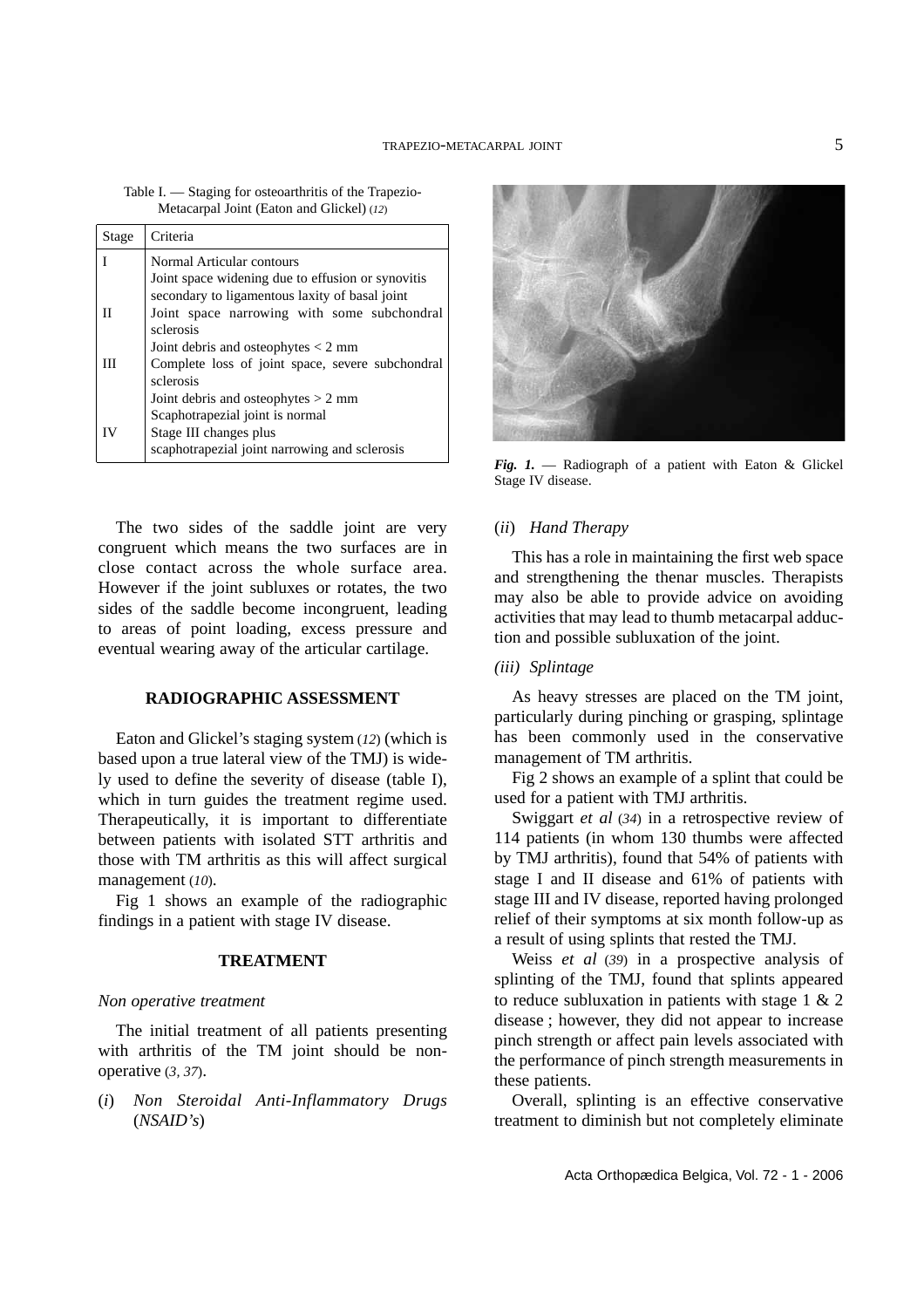

*Fig. 2.* — Example of a ready made splint suitable for a patient with arthritis affecting the TMJ.

the symptoms of TMJ arthritis in patients who are able to tolerate it and remain compliant.

#### *(iv) Intra-articular Steroid Injections*

Corticosteroids have been used in the management of many osteoarthritic joints as an effective method of pain relief (*9, 20*). Investigators have shown that the beneficial effects of steroids compared with placebo tend to be short lasting and are confined to the first three weeks (*14, 19*). A recent randomised controlled trial (*25*) showed that no clinical benefit was gained from intra-articular TMJ steroid injection in moderate to severe osteoarthritis compared with placebo injection. However, due to the fact that the injections in this study were not performed under fluoroscopic guidance, and that this study was underpowered, the exact role of intra-articular steroid injections in TM joint arthritis remains uncertain. Furthermore, due



*Fig. 3.* — TMJ injection technique, illustrating the TM joint line and the course of the abductor pollicis longus tendon.

to potential complications that may be associated with TM joint injection, which include fat necrosis, depigmentation and radial nerve neuritis, steroid injection therapy should be used judiciously in the management of this condition.

Injection Technique (fig 3) :

Patients are positioned with the forearm in the semi-prone position ; the joint line is identified by palpation, and by abducting and adducting the patient's thumb. Needle entry is greatly facilitated by longitudinal traction on the thumb. A 22 gauge needle is inserted just proximal to the base of the thumb metacarpal bone and just lateral to the abductor pollicis longus tendon. Ideally this procedure is performed using an image intensifier to ensure accurate delivery of injected steroid. One milliliter of 40 mg/ml of depomedrone with 1% lignocaine is injected into the TMJ under aseptic conditions.

#### (*v*) *Non operative combination therapy*

A synergistic effect may be seen when the above modalities are combined : In a prospective randomised controlled trial, Berggren *et al* (*3*) showed that after an initial seven month trial of conservative management consisting of the use of splintage, activity modification and a course of non-steroidal anti-inflammatory medication, 70% of patients (23/33) no longer required surgical intervention. Likewise, Day *et al* (*6*) showed that steroid injection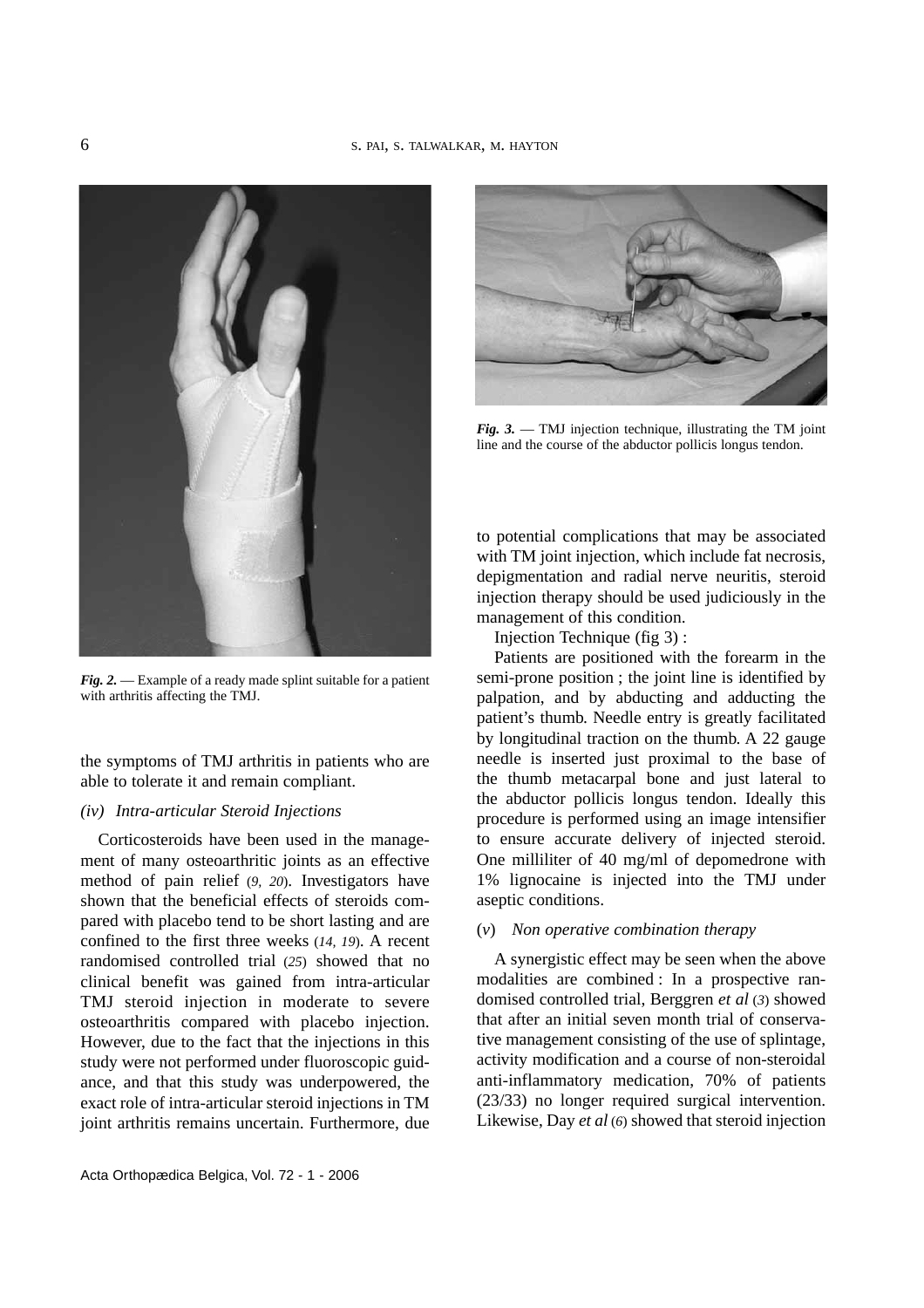

Table I. Suggested management algorithm for patients with symptomatic arthritis at the base of the thumb (STT = Scapho-trapezial- trapezoid ; LRTI = ligament reconstruction and tendon interposition)

with splinting for the treatment of TMJ arthritis provided reliable long-term relief in thumbs with stage 1 disease, and in patients with stage 2 and 3 disease, 35% of patients were noted to have reliable pain relief.

#### *Surgical Treatment*

Surgery is indicated in the presence of disabling pain that cannot be controlled adequately by non operative measures.

In isolated STT arthritis, the standard procedure is an STT fusion (*38*), risks of which include a 20- 30% loss of wrist motion (*21*) as well as failure in terms of non-union of the fusion. An alternative procedure for STT arthritis is excision of the distal pole of the scaphoid (*16*), a procedure recommended in the middle aged and the elderly due to its high success rate.

Patients with TMJ disease are treated according to their Eaton and Glickel stage (*12*) (table I).

#### *Stage 1* :

TMJ stabilisation by isolated reconstruction of the beak ligament is performed in Stage 1 disease using the technique modified by Eaton and Littler (*11*), in which a flexor carpi radialis (FCR) graft is passed through an oblique tunnel in the base of the first metacarpal and then through the trapezium after which the reconstructed ligament is tensioned and sutured back on itself. Some series (*23, 24*) have reported that 97-100% of Stage 1 patients achieved good or excellent results with this procedure and had little or no pain with return of strength and stability. Other authors however (*10*) have had more modest success rates of 60-70%.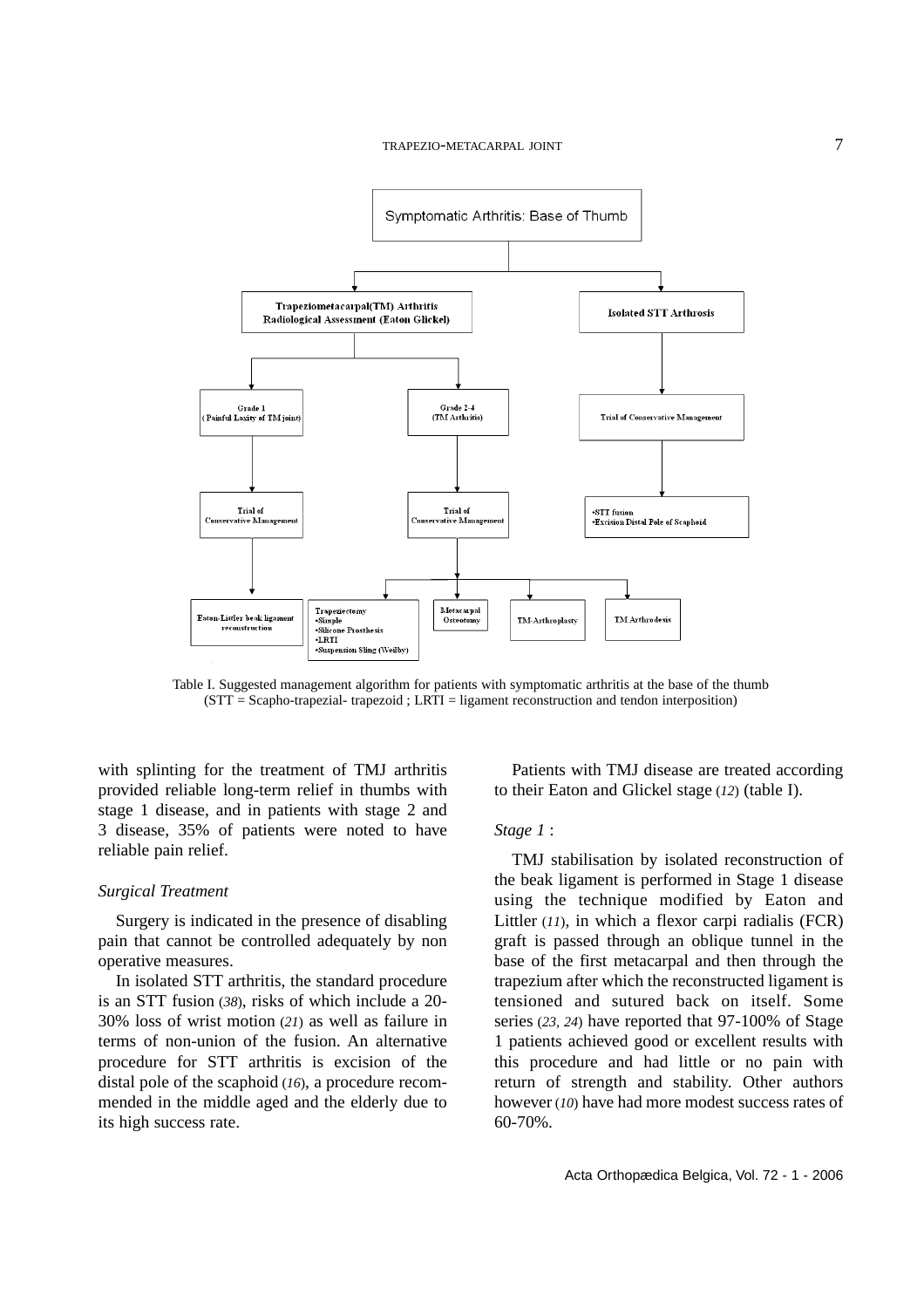

*Fig. 4.* — Operations for TMJ arthritis. From left to right: (i) Simple trapeziectomy; (ii) The Weilby Sling; (iii) Ligament Reconstruction with tendon interposition (LRTI).

An extra-articular metacarpal osteotomy (*36*) which works by redistributing the joint contact area and load has also been proposed for stage 1 disease.

### *Stages 2-4* :

Historically, excision of the trapezium alone (fig 4) has produced excellent results with pain relief and improved grip and pinch strength (*8, 17*). However, long term follow-up of trapeziectomy alone by Gervis (*18*) (who first proposed the procedure) (17) found that it resulted in proximal migration of the first metacarpal with shortening of the thumb and weakness.

To address these problems an interpositional arthroplasty, consisting of either a rolled-up ball of tendon (*15*) (either palmaris longus or flexor carpi radialis) or a silicone spacer (*33*), may be used to fill the void created by the excision of the trapezium. In the former technique thumb length is lost with the metacarpal settling into the interpositional material with no significant improvement over trapeziectomy alone (*26*). Long term reviews of the silicone spacer technique have shown that in addition to subluxation/dislocation of the implant, implant wear producing particulate silicone debris with subsequent silicone synovitis can occur (*2, 29*). Consequently silicone implants tend to be reserved for use in rheumatoid and elderly patients where demands are low (*27*).

The Weilby suspension sling (*28*) (fig 4) has the advantage of preventing dorsal subluxation of the metacarpal, thus making it a useful alternative to silicone spacers, the risks of implant dislocation and silicone synovitis being eliminated.

Ligament reconstruction and tendon interposition (LRTI) arthroplasty techniques preserve metacarpal length and prevent dorsal subluxation of the metacarpal (*30, 35*).

A split flexor carpi radialis tendon is used to support the base of the thumb metacarpal after a trapeziectomy (fig 4), with any remaining tendon acting as an interpositional spacer. A prospective randomised trial (*5*) comparing the outcomes of trapeziectomy alone, trapeziectomy with palmaris longus interposition and trapeziectomy with LRTI failed to show any difference in the outcome of these surgeries at one year follow-up. More recently another prospective randomised study from Austria (*22*) found that tendon interposition does not affect the outcome after ligament reconstruction for the treatment of osteoarthritis of the thumb carpometacarpal joint. Furthermore, proximal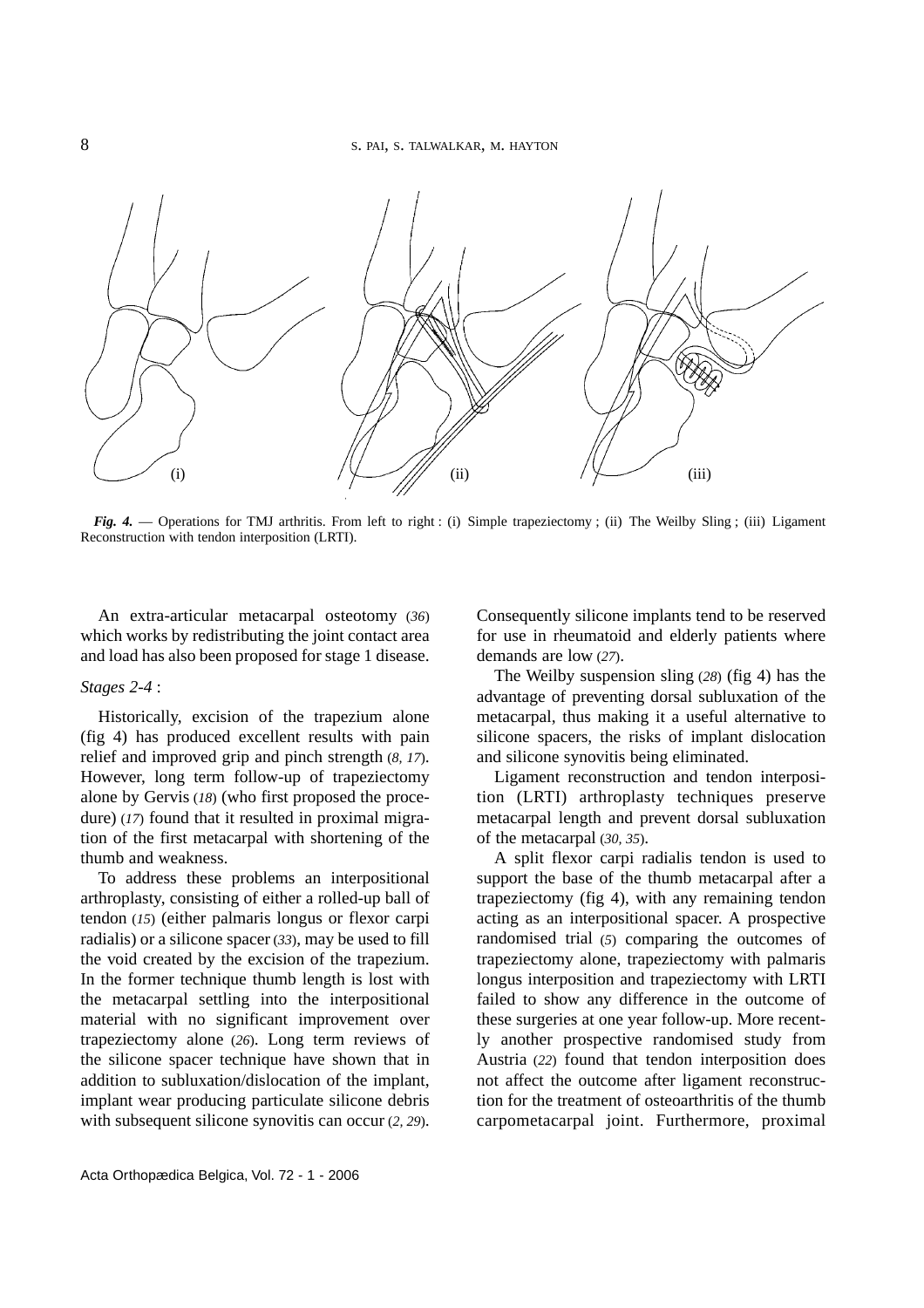migration of the thumb metacarpal did not appear to influence the functional outcome.

TM arthrodesis is generally considered the operation of choice for the younger age-group involved in manual labour. However, this procedure has a significant failure rate (10-15%) (*7*) and has the potential to restrict thumb movement.

Total joint arthroplasties usually consisting of a polyethylene trapezial cup and a stemmed metal proximal metacarpal have been used. Of these, the de la Caffiniere prosthesis has the longest followup (*4*). However some surgeons have reported high rates of loosening and dislocation (*7*).

Although a large number of surgeons in the United Kingdom perform simple trapeziectomies alone, in our experience trapeziectomy with LRTI is the optimal surgical approach for osteoarthritis at the base of the thumb.

# **SUMMARY POINTS**

Arthritis affecting the Trapezio-Metacarpal Joint is very common, with more than 30% of post menopausal women having characteristic radiological changes.

Only a small proportion of this group of patients however seek medical advice for clinically symptomatic disease.

Non operative treatment consists of non steroidal anti-inflammatory drugs, splintage and intra-articular steroid injections.

For symptomatic disease not controlled by non operative measures, a number of surgical options are available, tailored according to the stage of disease at which the patient presents to the surgeon.

None of the surgical options stand head and shoulders above the others, but Trapezio-Metacarpal Joint fusion is the surgical option of choice for young male patients who are involved in heavy manual labour jobs.

#### **REFERENCES**

- **1. Armstrong AL, Hunter JB, Davis TR.** The prevalence of degenerative arthritis of the base of the thumb in postmenopausal women. *J Hand Surg* 1994 ; 19-B : 340-341.
- **2. Atkinson RE, Smith RJ.** Silicone synovitis following silicone implant arthroplasty. *Hand Clin* 1986 ; 2 : 291-299.
- **3. Berggren M, Joost-Davidsson A, Lindstrand J** *et al.* Reduction in the need for operation after conservative treatment of osteoarthritis of the first carpometacarpal joint : a seven year prospective study. *Scand J Plast Reconstr Surg Hand Surg* 2001 ; 35 : 415-417.
- **4. Chakrabarti AJ, Robinson AH, Gallagher P.** de la Caffiniere thumb carpometacarpal replacements. 93 cases at 6 to 16 years follow-up. *J Hand Surg* 1997 ; 22-B : 695- 698.
- **5. Davis TR, Brady O, Barton NJ** *et al.* Trapeziectomy alone, with tendon interposition or with ligament reconstruction ? *J Hand Surg* 1997 ; 22-B : 689-694.
- **6. Day CS, Gelberman R, Patel AA** *et al.* Basal joint osteoarthritis of the thumb : a prospective trial of steroid injection and splinting. J Hand Surg 2004 ; 29-A : 247- 251.
- **7. de la Caffiniere JY.** Long-term results of the total trapezio-metacarpal prosthesis in osteoarthritis of the thumb. *Rev Chir Orthop* 1991 ; 77 : 312-321.
- **8. Dhar S, Gray IC, Jones WA, Beddow FH.** Simple excision of the trapezium for osteoarthritis of the carpometacarpal joint of the thumb. *J Hand Surg* 1994 ; 19-B : 485-488.
- **9. Dieppe PA.** Are intra-articular steroid injections useful for the treatment of the osteoarthritis joint ? *Br J Rheumatol* 1991 ; 30 : 199.
- **10. Downing ND, Davis TRC.** Osteoarthritis of the base of the thumb. *Current Orthopaedics* 2001 ; 15 : 305-313.
- **11. Eaton RG, Littler JW.** Ligament reconstruction for the painful thumb carpometacarpal joint. *J Bone Joint Surg* 1973 ; 55-A : 1655-1666.
- **12. Eaton RG, Glickel SZ.** Trapeziometacarpal osteoarthritis. Staging as a rationale for treatment. *Hand Clin* 1987 ; 3 : 455-471.
- **13. Florack T, Miller R, Pelligrini VD** *et al.* The prevalence of carpal tunnel syndrome in patients with basal joint arthritis of the thumb. *J Hand Surg* 1992 ; 17-A : 624-630.
- 14. Friedman DM, Moore ME. The efficacy of intra-articular steroids in osteoarthritis : a double-blind study. *J Rheumatol* 1980 ; 7 : 850-856.
- 15. Froimson AI. Tendon arthroplasty of the trapeziometacarpal joint. *Clin Orthop* 1970 ; 70 : 191-199.
- **16. Garcia-Elias M, Lluch AL, Farreres A** *et al.* Resection of the distal scaphoid for scaphotrapeziotrapezoid osteoarthritis. *J Hand Surg* 1999 ; 24-B : 448-452.
- **17. Gervis WH.** Excision of the trapezium for osteoarthritis of the trapezio-metacarpal joint. *J Bone Joint Surg* 1949 ; 31-B : 537-539.
- **18. Gervis WH, Wells T.** A review of excision of the trapezium for osteoarthritis of the trapezio-metacarpal joint after twenty-five years. *J Bone Joint Surg* 1973 ; 55-B : 56-57.
- **19. Jones A, Doherty M.** Intra-articular corticosteroids are effective in osteoarthritis but there are no clinical predictors of response. *Ann Rheum Dis* 1996 ; 55 : 829-832.

Acta Orthopædica Belgica, Vol. 72 - 1 - 2006